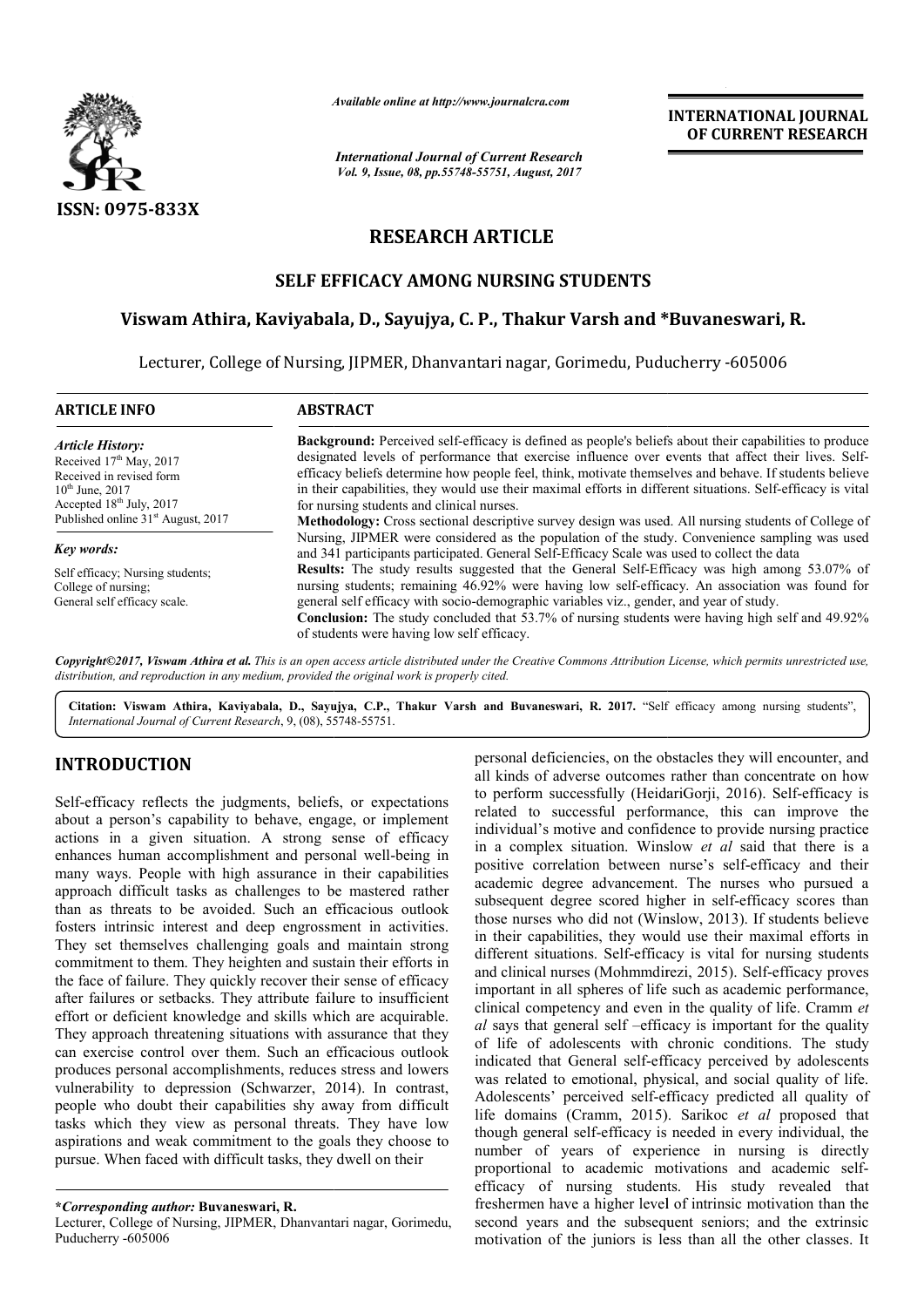was determined that there is a positive self-efficacy relationship between the intrinsic motivation and extrinsic motivation levels of the students (Sarikoc, 2017). The study conducted by Kim H, Lee AK, Park SY on critical thinking disposition self-efficacy and stress of Korean nursing students among 208 nursing students from 3 nursing colleges of South Korea showed that self-efficacy had positive relationship with critical thinking disposition, and stress had negative relationships with critical thinking disposition and selfefficacy. The study recommended that educators and faculties of nursing colleges should manage stress and self-efficacy to improve the abilities of critical thinking of nursing students (Kim, 2015). Abdal *et al* found that several factors such as environment, nursing colleagues and clinical educators could influence the creation of self-efficacy in nursing students (Kaseem, 2015). The correlation study conducted by Kim M, Yen S on academic self-efficacy, motivation and career aspiration among 322 nursing students of Korea indicated that positive significant correlations exist between personality, satisfaction in major, academic self-efficacy and achievement motivation. It also showed that personality, achievement motivation, academic-self-efficacy, major satisfaction was jointly predictive of career aspirations (Kim, 2015). Zhang et at assessed and compared the relationship between selfefficacy beliefs and achievement motivation among 716 student nurses from 7 hospitals in Western China using General Self Efficacy Scale and Achievement Motivation Scale.

This study found that there was a significantly positive relationship between self-efficacy and achievement motivation and achievement motivation and self-efficacy was related to age and education levels, rather than gender and place of residence. The study also suggested that nursing managers should take measures to develop the self-efficacy of student nurses (Zhang, 2015). Nursing students should have sufficient self-awareness about their professional qualifications when graduating and also their attitudes should be positive toward the competencies in order to be effective in their clinical performance.

#### **Aim of the study**

The study aimed to assess the self efficacy among nursing students and to find out the association with socio demographic variables.

#### **Description of Research tools**

The tools used in the study

- Socio-demographic proforma.
- General Self-Efficacy Scale (Jerusalem and Schwarzer, 1981).

Socio-demographic proforma consisted of 5 items mainly age, sex, course, year of study and place of study.



### **MATERIALS AND METHODS**

**Figure 1. Schematic representation of research design**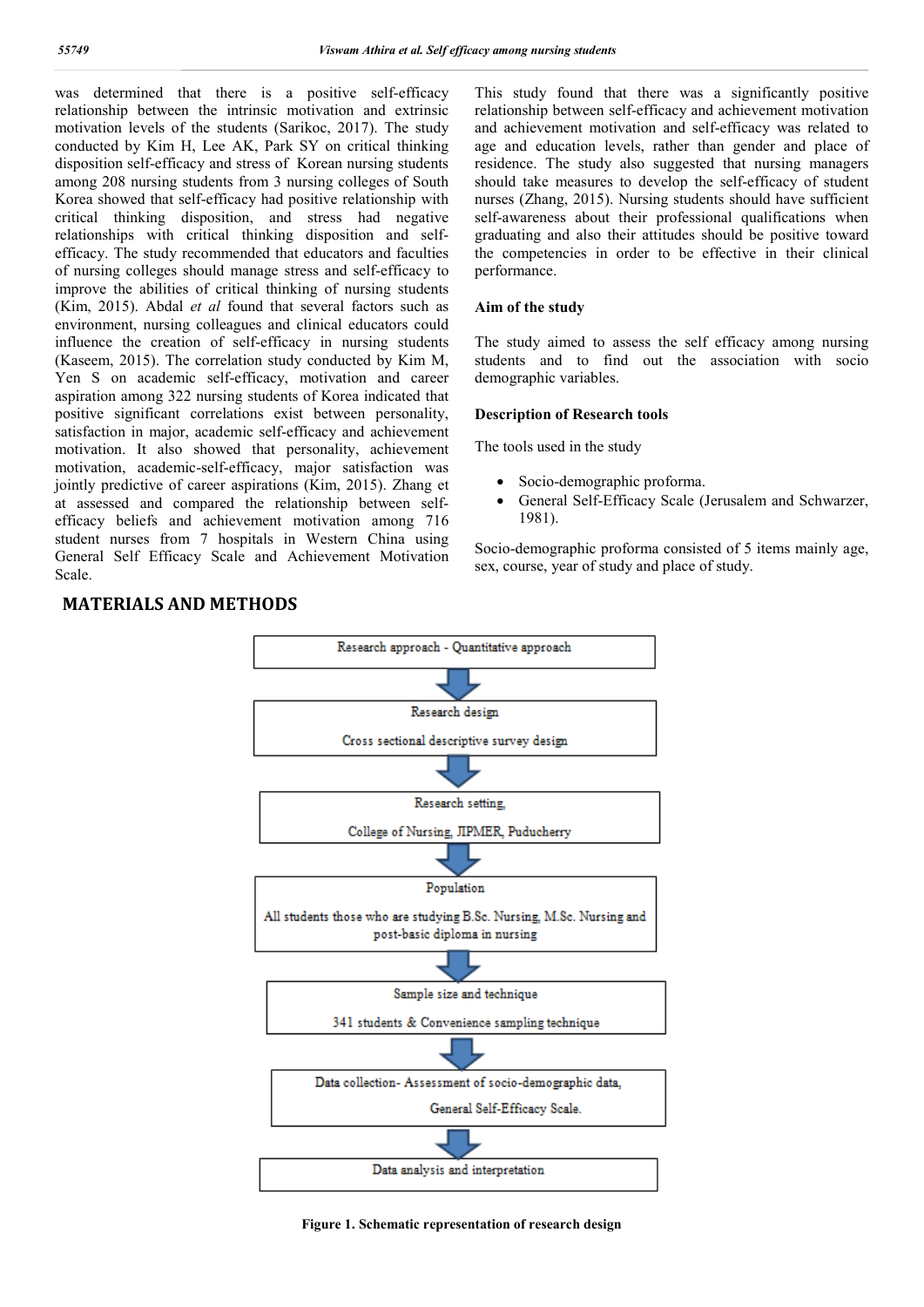**GSE** (**General Self-Efficacy Scale):** It is a10 item questionnaire in likert scale format which was originally developed by Jerusalem and Schwarzer in 1981 in Germany. The GSE is a 10 item scale to assess optimistic self beliefs used to cope with a variety of demands in life. The scale was designed to assess self-efficacy, i.e., the belief that one's actions are responsible for successful outcomes. The scaled score for each question ranges from 1 to 4. Higher scores indicate higher perceived self-efficacy.

#### **Data Analysis**

Data collected from the subjects were transformed into excel master sheet and analyzed using statistical package for social sciences (SPSS) version-20.

Descriptive (frequency and percentage) and inferential statistics (chi-square test) were used in the study. All statistical analysis was carried out at a 5% level of significance.

#### **Ethical Clearance**

Permission was obtained from the Institute (JIPMER) Ethical Committee, Human studies. Informed consent was obtained from every participant after a brief explanation regarding the study by the researchers. Confidentiality was maintained during the data collection.

## **RESULTS**

The results of the Chi- square test showed that there was a significant association ( $p$ < 0.05) for gender and year of study with general self efficacy.

**Table 1. Frequency and percentage distribution of socio demographic variables of nursing students N=341**

| Variable      | Category            | Frequency | Percentage $(\% )$ |
|---------------|---------------------|-----------|--------------------|
| Age           | $15-20$ years       | 213       | 62.46              |
|               | $21-25$ years       | 105       | 30.79              |
|               | $26-30$ years       | 21        | 6.15               |
|               | $31-35$ years       | 1         | 0.29               |
|               | $36-40$ years       | 1         | 0.29               |
| Gender        | Male                | 77        | 22.6               |
|               | Female              | 264       | 77.4               |
| Course        | B.Sc(N)             | 298       | 87.4               |
|               | P.B.D. (N)          | 7         | 2.1                |
|               | $M.Sc.$ (N)         | 36        | 10.6               |
| Year of study | B.Sc. (N) I year    | 74        | 21.7               |
|               | $B.Sc.$ (N) II year | 95        | 27.9               |
|               | B.Sc. (N) III year  | 53        | 16.7               |
|               | B.Sc. (N) IV year   | 72        | 21.1               |
|               | P.B.D(N)            | 7         | 2.1                |
|               | $M.Sc.$ (N) I year  | 16        | 4.7                |
|               | M.Sc. (N) II year   | 20        | 5.9                |
| Place of stay | Hostel              | 116       | 34                 |
|               | Home                | 225       | 66                 |

**Table 2. Distribution of General Self-Efficacy of nursing student N=341**

| Variable              | Category                                              | Frequency | Percentage |
|-----------------------|-------------------------------------------------------|-----------|------------|
| General Self Efficacv | High General Self Efficacy (more than or equal to 31) | 181       | 53.07      |
|                       | Low General Self Efficacy (less than 31)              | 160       | 46.92      |



**Figure 2. Percentage of distribution of nursing students based on General Self Efficacy**

| Table 3: Distribution of General Self Efficacy of nursing students according to the year of study N=341 |  |  |  |
|---------------------------------------------------------------------------------------------------------|--|--|--|
|---------------------------------------------------------------------------------------------------------|--|--|--|

| Variable | Course          | No. Of students scored High GSE Score | Percentage $(\% )$ | No. Of students scored Low GSE Score | Percentage $(\% )$ |
|----------|-----------------|---------------------------------------|--------------------|--------------------------------------|--------------------|
| GSE      | $B.Sc.$ (N) I   | 39                                    | 52.70              | 35                                   | 47.29              |
|          | $B.Sc.$ (N) II  | 41                                    | 43.15              | 54                                   | 56.84              |
|          | $B.Sc.$ (N) III | 35                                    | 66.03              | 22                                   | 41.50              |
|          | $B.Sc.$ (N) IV  | 38                                    | 52.77              | 34                                   | 47.22              |
|          | P.B.Sc. (N)     |                                       | 71.42              |                                      | 28.57              |
|          | M.Sc. (N) I     |                                       | 23.07              |                                      | 76.92              |
|          | $M.Sc.$ (N) II  | 20                                    | 100.00             |                                      | 0.00               |